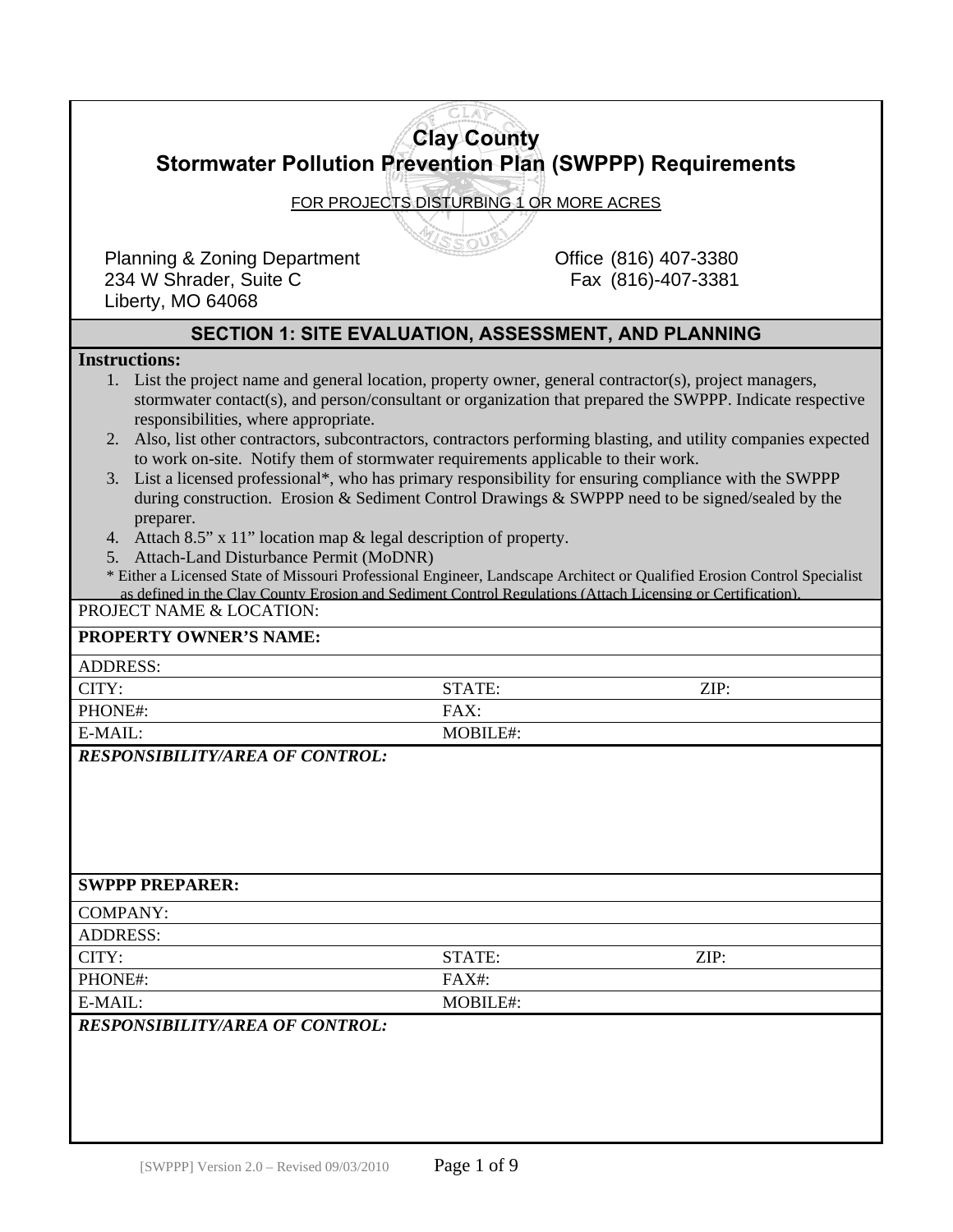| <b>GENERAL CONTRACTOR'S NAME:</b>      |                                                                                                        |                                             |                                                                                                                                                                                                                          |
|----------------------------------------|--------------------------------------------------------------------------------------------------------|---------------------------------------------|--------------------------------------------------------------------------------------------------------------------------------------------------------------------------------------------------------------------------|
| <b>ADDRESS:</b>                        |                                                                                                        |                                             |                                                                                                                                                                                                                          |
| CITY:                                  |                                                                                                        | STATE:                                      | ZIP:                                                                                                                                                                                                                     |
| PHONE#:                                |                                                                                                        | FAX#:                                       |                                                                                                                                                                                                                          |
| E-MAIL:                                |                                                                                                        | MOBILE#:                                    |                                                                                                                                                                                                                          |
| <b>RESPONSIBILITY/AREA OF CONTROL:</b> |                                                                                                        |                                             |                                                                                                                                                                                                                          |
|                                        |                                                                                                        |                                             |                                                                                                                                                                                                                          |
|                                        |                                                                                                        |                                             |                                                                                                                                                                                                                          |
|                                        |                                                                                                        |                                             |                                                                                                                                                                                                                          |
|                                        |                                                                                                        |                                             |                                                                                                                                                                                                                          |
|                                        |                                                                                                        |                                             |                                                                                                                                                                                                                          |
|                                        |                                                                                                        |                                             | NOTE: The Property Owner will need to designate a licensed professional*, who has primary responsibility for<br>ensuring compliance with the SWPPP during construction.*Either a Licensed State of Missouri Professional |
|                                        |                                                                                                        |                                             | Engineer, Landscape Architect or Qualified Erosion Control Specialist as defined in the Clay County Erosion                                                                                                              |
|                                        | and Sediment Control Regulations. (Attach Licensing or Certification)                                  |                                             |                                                                                                                                                                                                                          |
| <b>NAME OF LICENSED PROFESSIONAL:</b>  |                                                                                                        |                                             |                                                                                                                                                                                                                          |
| PHONE#:                                |                                                                                                        | FAX#:                                       |                                                                                                                                                                                                                          |
| E-MAIL:                                |                                                                                                        | MOBILE#:                                    |                                                                                                                                                                                                                          |
| <b>RESPONSIBILITY/AREA OF CONTROL:</b> |                                                                                                        |                                             |                                                                                                                                                                                                                          |
|                                        |                                                                                                        |                                             |                                                                                                                                                                                                                          |
|                                        |                                                                                                        |                                             |                                                                                                                                                                                                                          |
|                                        |                                                                                                        |                                             |                                                                                                                                                                                                                          |
|                                        |                                                                                                        |                                             |                                                                                                                                                                                                                          |
|                                        |                                                                                                        |                                             |                                                                                                                                                                                                                          |
|                                        | <b>OTHER CONTRACTORS:</b> check all land disturbance items for which other contractors are to be used. |                                             |                                                                                                                                                                                                                          |
| Grading<br>Storm sewers                | $\Box$ Seeding & mulching<br>$\Box$ Gas                                                                | Sanitary sewers<br>$\Box$ Concrete drainage | Water<br>Electric                                                                                                                                                                                                        |
| Paving                                 | $\Box$ Blasting                                                                                        | structures                                  | Other (specify)                                                                                                                                                                                                          |
| Concrete flatwork                      |                                                                                                        | $\Box$ Curb and gutter                      |                                                                                                                                                                                                                          |
|                                        |                                                                                                        |                                             | List all other contractors, sub-contractors and utility companies expected to work on-site (water, electric,                                                                                                             |
|                                        | telephone, cable, etc), list their contact information and area of control:                            |                                             |                                                                                                                                                                                                                          |
|                                        |                                                                                                        |                                             | Notify contractors, sub-contractors and utility companies of stormwater requirements applicable to work.                                                                                                                 |
| <b>Contact Information</b>             |                                                                                                        |                                             | <b>Responsibility/Area of Control</b>                                                                                                                                                                                    |
|                                        |                                                                                                        |                                             |                                                                                                                                                                                                                          |
|                                        |                                                                                                        |                                             |                                                                                                                                                                                                                          |
|                                        |                                                                                                        |                                             |                                                                                                                                                                                                                          |
|                                        |                                                                                                        |                                             |                                                                                                                                                                                                                          |
|                                        |                                                                                                        |                                             |                                                                                                                                                                                                                          |
|                                        |                                                                                                        |                                             |                                                                                                                                                                                                                          |
|                                        |                                                                                                        |                                             |                                                                                                                                                                                                                          |
|                                        |                                                                                                        |                                             |                                                                                                                                                                                                                          |
|                                        |                                                                                                        |                                             |                                                                                                                                                                                                                          |
|                                        |                                                                                                        |                                             |                                                                                                                                                                                                                          |
|                                        |                                                                                                        |                                             |                                                                                                                                                                                                                          |
|                                        |                                                                                                        |                                             |                                                                                                                                                                                                                          |
|                                        |                                                                                                        |                                             |                                                                                                                                                                                                                          |
|                                        |                                                                                                        |                                             |                                                                                                                                                                                                                          |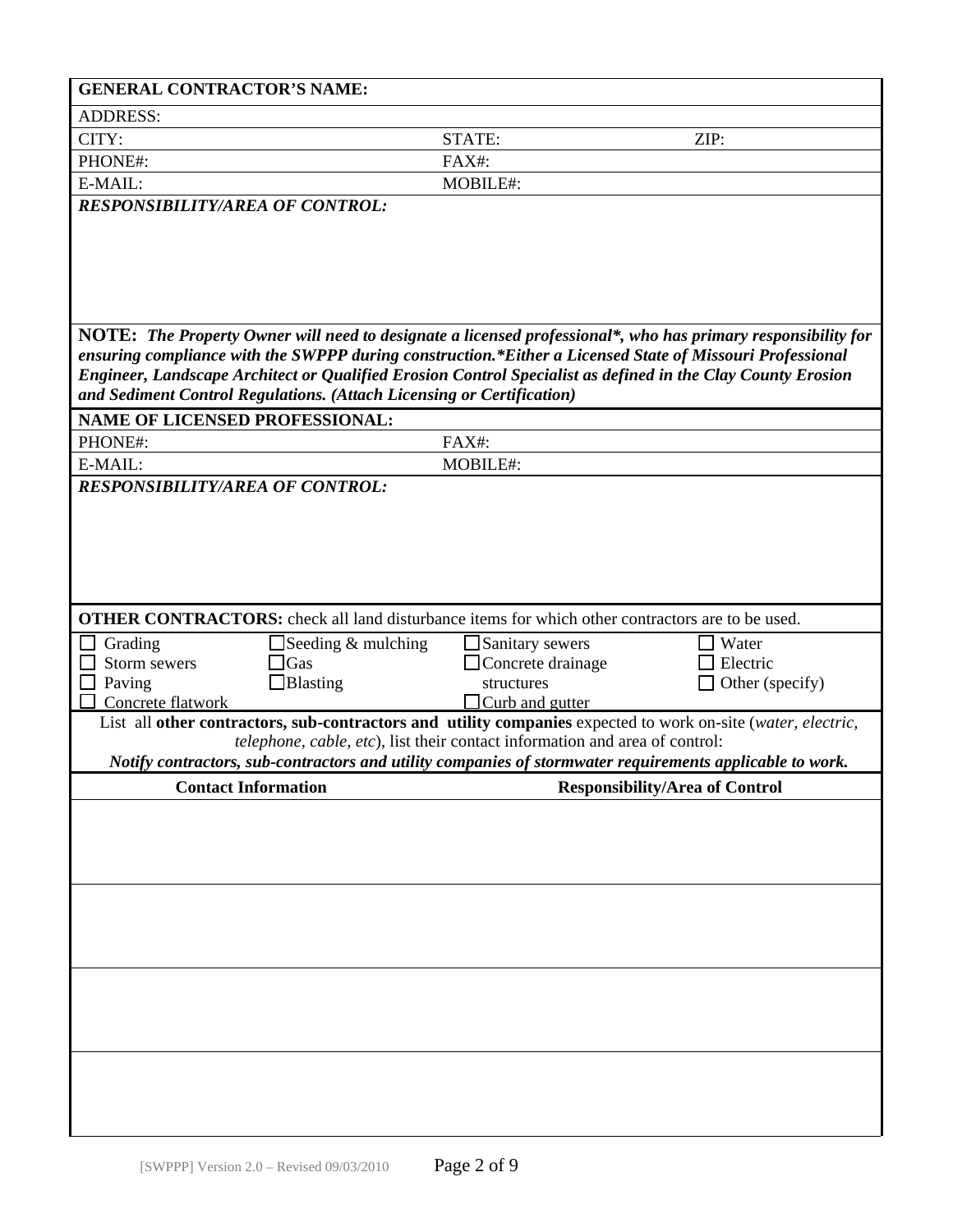| <b>BLASTING:</b> List all contractor(s) who will perform blasting work or handle explosives. Attach insurance |  |
|---------------------------------------------------------------------------------------------------------------|--|
| certificates for all on this list. (See Ordinance 2007-ORD-11, Article 6)                                     |  |

## **SECTION 1.1: RECEIVING WATERS**

#### **Instructions:**

- 1. List the waterbody(s) that would receive stormwater from your site, including streams, rivers, lakes and wetlands. Describe each as clearly as possible, such as *Fishing River, a tributary of the Missouri River*, and so on.
- 2. Indicate the location of all waters, including wetlands, on the site map.
- 3. Note any stream crossings, if applicable.
- 4. List the storm sewer system or drainage system that stormwater from your site could discharge to and the waterbody(s) that it ultimately discharges to.
- 5. If any of the waterbodies above are impaired and/or subject to Total Maximum Daily Loads (TMDLs), please list the pollutants causing impairment and any specific requirements in the TMDL(s) that are applicable to construction sites. Your SWPPP should specifically include measures to prevent the discharge of these pollutants. A list of TMDL contacts & links is available at: www.dnr.mo.gov/env/wpp/tmdl.

Detailed below  $\Box$  See Attachment (input identifier text, e.g. "5", "A", "B", etc.)

### **SECTION 1.2: SITE FEATURES AND SENSITIVE AREAS TO BE PROTECTED**

#### **Instructions:**

- 1. Describe unique site features including streams, stream buffers, wetlands, specimen trees, natural vegetation, steep slopes, or highly erodible soils that are to be preserved.
- 2. Describe measures to protect these features.
- 3. Include these features and areas on your site maps.

Detailed below  $\Box$  See Attachment (input identifier text, e.g. "1.2", "A", "B", etc.)

## **SECTION 1.3: POTENTIAL SOURCES OF POLLUTION**

#### **Instructions:**

- 1. Identify and list all potential sources of sediment, which may reasonably be expected to affect the quality of stormwater discharges from the construction site.
- 2. Identify and list all potential sources of pollution, other than sediment, which may reasonably be expected to affect the quality of stormwater discharges from the construction site.
- 3. Put the above in a table format, with the following as headers: Trade Name of Material, Stormwater Pollutants, and Location.

 $\Delta$  Detailed below  $\Delta$  See Attachment (input identifier text, e.g. "5", "A", "B", etc.)

# **SECTION 1.4: ENDANGERED SPECIES CERTIFICATION**

### **Instructions:**

- 1. Before beginning construction, determine whether endangered or threatened species or their critical habitats are on or near your site.
- 2. Adapt this section as needed for state or tribal endangered species requirements and, if applicable, document any measures deemed necessary to protect endangered or threatened species or their critical habitats.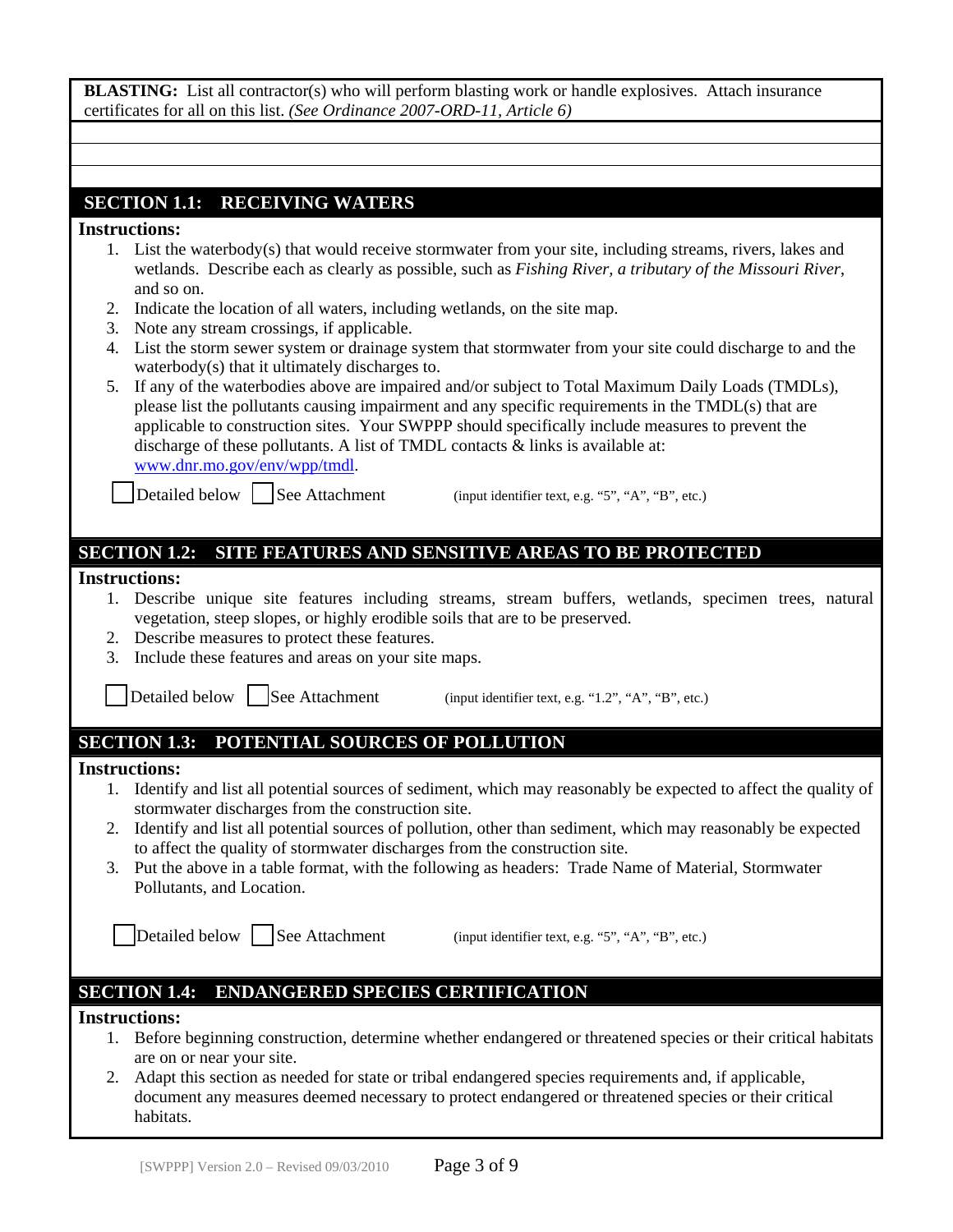| Are endangered or threatened species and critical habitats on or near the project area?<br>Yes<br>No                                                                                                                                                                                                                                                                                                            |  |  |
|-----------------------------------------------------------------------------------------------------------------------------------------------------------------------------------------------------------------------------------------------------------------------------------------------------------------------------------------------------------------------------------------------------------------|--|--|
| Describe how this determination was made:                                                                                                                                                                                                                                                                                                                                                                       |  |  |
| If yes, describe the species and/or critical habitat:                                                                                                                                                                                                                                                                                                                                                           |  |  |
| If yes, describe or refer to documentation that determines the likelihood of an impact on identified species and/or<br>habitat and the steps taken to address that impact. (Note, if species are on or near your project site, EPA strongly<br>recommends that the site operator work closely with the appropriate field office of the U.S. Fish and Wildlife<br>Service or National Marine Fisheries Service.) |  |  |
| <b>SECTION 1.5: HISTORIC PRESERVATION</b>                                                                                                                                                                                                                                                                                                                                                                       |  |  |
| <b>Instructions:</b>                                                                                                                                                                                                                                                                                                                                                                                            |  |  |
| 1. Prior to construction, you should review federal, any applicable state or tribal historic preservation laws and<br>determine if there are historic sites on or near your project. If so, you might need to make adjustments to<br>your construction plans or to your stormwater controls to ensure that these historic sites are not damaged.                                                                |  |  |
| Are there any historic sites on or near the construction area?<br>Yes<br>N <sub>o</sub>                                                                                                                                                                                                                                                                                                                         |  |  |
| Describe how this determination was made:                                                                                                                                                                                                                                                                                                                                                                       |  |  |
| If yes, describe or refer to documentation that determines the likelihood of an impact on this historic site and the<br>steps taken to address that impact.                                                                                                                                                                                                                                                     |  |  |
| <b>SECTION 1.6:</b><br><b>MAPS</b>                                                                                                                                                                                                                                                                                                                                                                              |  |  |
|                                                                                                                                                                                                                                                                                                                                                                                                                 |  |  |
| <b>Instructions:</b>                                                                                                                                                                                                                                                                                                                                                                                            |  |  |
| Attach site maps. For most projects, a series of site maps is recommended. The first should show<br>the undeveloped site and its current features. An additional map or maps should be created to<br>show the developed site or for more complicated sites show major phases of development.<br>These maps should include the following:                                                                        |  |  |
| 1. Locations of construction access and other access roads to be used;                                                                                                                                                                                                                                                                                                                                          |  |  |
| 2. Direction(s) of stormwater flow and approximate slopes before and after major grading activities;                                                                                                                                                                                                                                                                                                            |  |  |
| Areas and timing of soil disturbances;<br>3.                                                                                                                                                                                                                                                                                                                                                                    |  |  |
| Areas that will not be disturbed;<br>4.<br>5.                                                                                                                                                                                                                                                                                                                                                                   |  |  |
| Natural features to be preserved;<br>Locations of major structural and non-structural BMPs identified in the SWPPP;<br>6.                                                                                                                                                                                                                                                                                       |  |  |
| Location of each BMP;<br>7.                                                                                                                                                                                                                                                                                                                                                                                     |  |  |
| 8.<br>Locations and timing of stabilization measures;                                                                                                                                                                                                                                                                                                                                                           |  |  |
| Locations of off & on-site material, waste, borrow, or equipment storage areas;<br>9.                                                                                                                                                                                                                                                                                                                           |  |  |
| 10. Locations of all waters, including wetlands;                                                                                                                                                                                                                                                                                                                                                                |  |  |
| 11. Locations where stormwater discharges to a surface water;<br>12. Locations of storm drain inlets; and                                                                                                                                                                                                                                                                                                       |  |  |
| 13. Areas where final stabilization has been accomplished (when project is phased);                                                                                                                                                                                                                                                                                                                             |  |  |
| 14. Note the existing soil conditions at the construction site including soil types, slopes and slope lengths,                                                                                                                                                                                                                                                                                                  |  |  |
| drainage patterns, and other topographic features that might affect erosion and sediment control;<br>15. Note the location of any historic contamination from existing site features and known past usage of the site.                                                                                                                                                                                          |  |  |
| NATURE & SEQUENCE OF CONSTRUCTION ACTIVITY<br><b>SECTION 1.7:</b>                                                                                                                                                                                                                                                                                                                                               |  |  |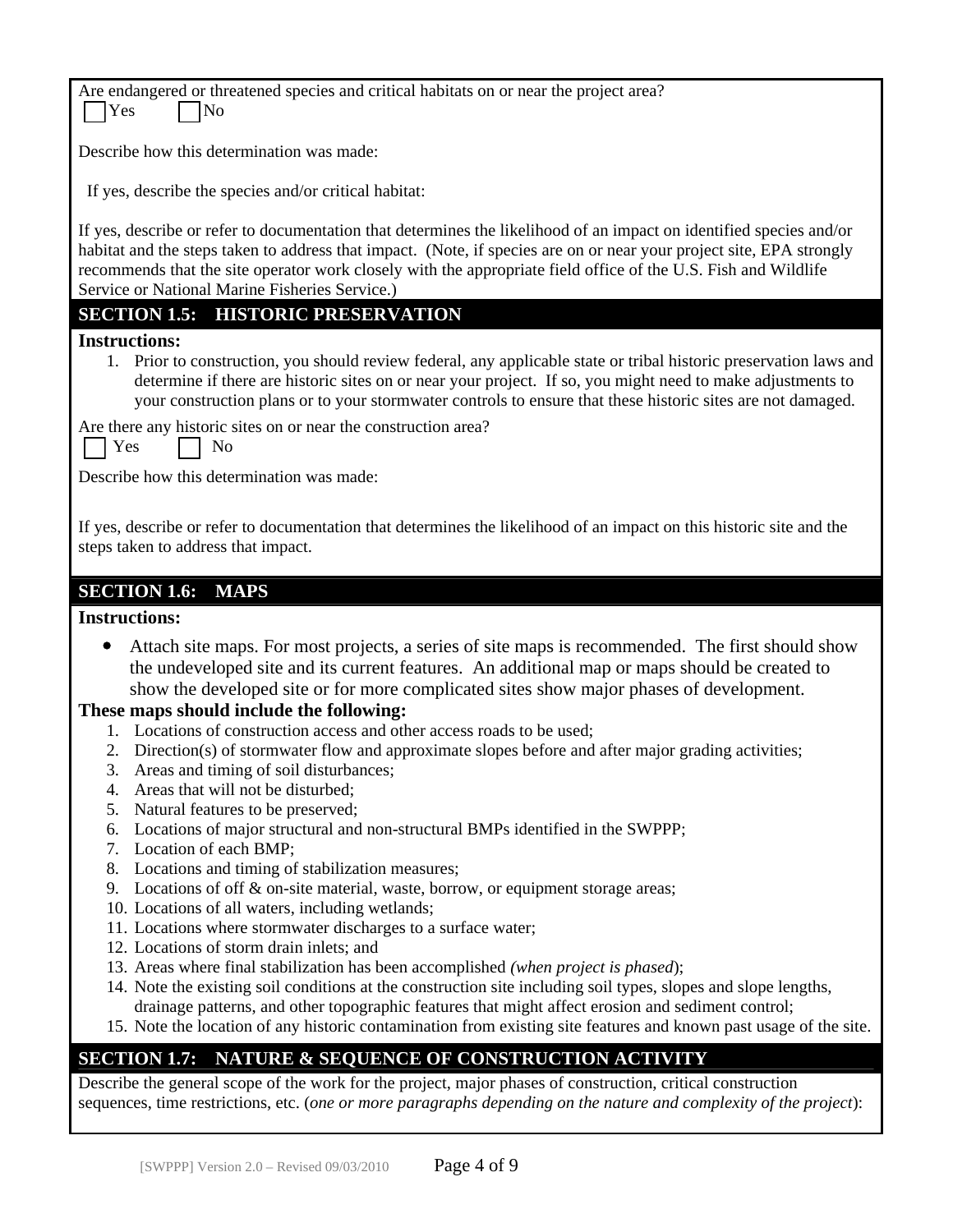| What is the function of the construction activity? $\Box$ Residential $\Box$ Commercial<br>Industrial<br><b>Road Construction</b><br>$ $ Utility<br>Other (specify):<br><b>Estimated Project Start Date:</b><br><b>Estimated Project Completion Date:</b>                                                                                                                                                                          |                                                                       |  |  |  |
|------------------------------------------------------------------------------------------------------------------------------------------------------------------------------------------------------------------------------------------------------------------------------------------------------------------------------------------------------------------------------------------------------------------------------------|-----------------------------------------------------------------------|--|--|--|
| <b>Estimated timeline of activity</b>                                                                                                                                                                                                                                                                                                                                                                                              | <b>Construction activity and BMP descriptions</b>                     |  |  |  |
|                                                                                                                                                                                                                                                                                                                                                                                                                                    | Before any site grading activities begin                              |  |  |  |
|                                                                                                                                                                                                                                                                                                                                                                                                                                    | Site grading                                                          |  |  |  |
|                                                                                                                                                                                                                                                                                                                                                                                                                                    | Infrastructure (utilities, parking lot, etc.)                         |  |  |  |
|                                                                                                                                                                                                                                                                                                                                                                                                                                    | <b>Building construction</b>                                          |  |  |  |
|                                                                                                                                                                                                                                                                                                                                                                                                                                    | <b>Final Stabilization and landscaping</b>                            |  |  |  |
|                                                                                                                                                                                                                                                                                                                                                                                                                                    | SECTION 1.8: SOILS, SLOPES, VEGETATION, AND CURRENT DRAINAGE PATTERNS |  |  |  |
| <b>Instructions:</b><br>1. Describe the existing soil conditions at the construction site including soil types, slopes and slope lengths,<br>drainage patterns, and other topographic features that might affect erosion and sediment control.<br>Note any historic contamination evident from existing site features and known past usage of the site.<br>2.<br>This information should also be included on your site maps.<br>3. |                                                                       |  |  |  |
| Soil type(s)                                                                                                                                                                                                                                                                                                                                                                                                                       |                                                                       |  |  |  |
| <b>Slopes</b> (describe current slopes and note any changes due to grading or fill activities):                                                                                                                                                                                                                                                                                                                                    |                                                                       |  |  |  |
| <b>Drainage Patterns</b> (describe current drainage patterns and note any changes due to grading or fill activities):                                                                                                                                                                                                                                                                                                              |                                                                       |  |  |  |
| <b>Vegetation:</b>                                                                                                                                                                                                                                                                                                                                                                                                                 |                                                                       |  |  |  |
| Other:                                                                                                                                                                                                                                                                                                                                                                                                                             |                                                                       |  |  |  |
|                                                                                                                                                                                                                                                                                                                                                                                                                                    |                                                                       |  |  |  |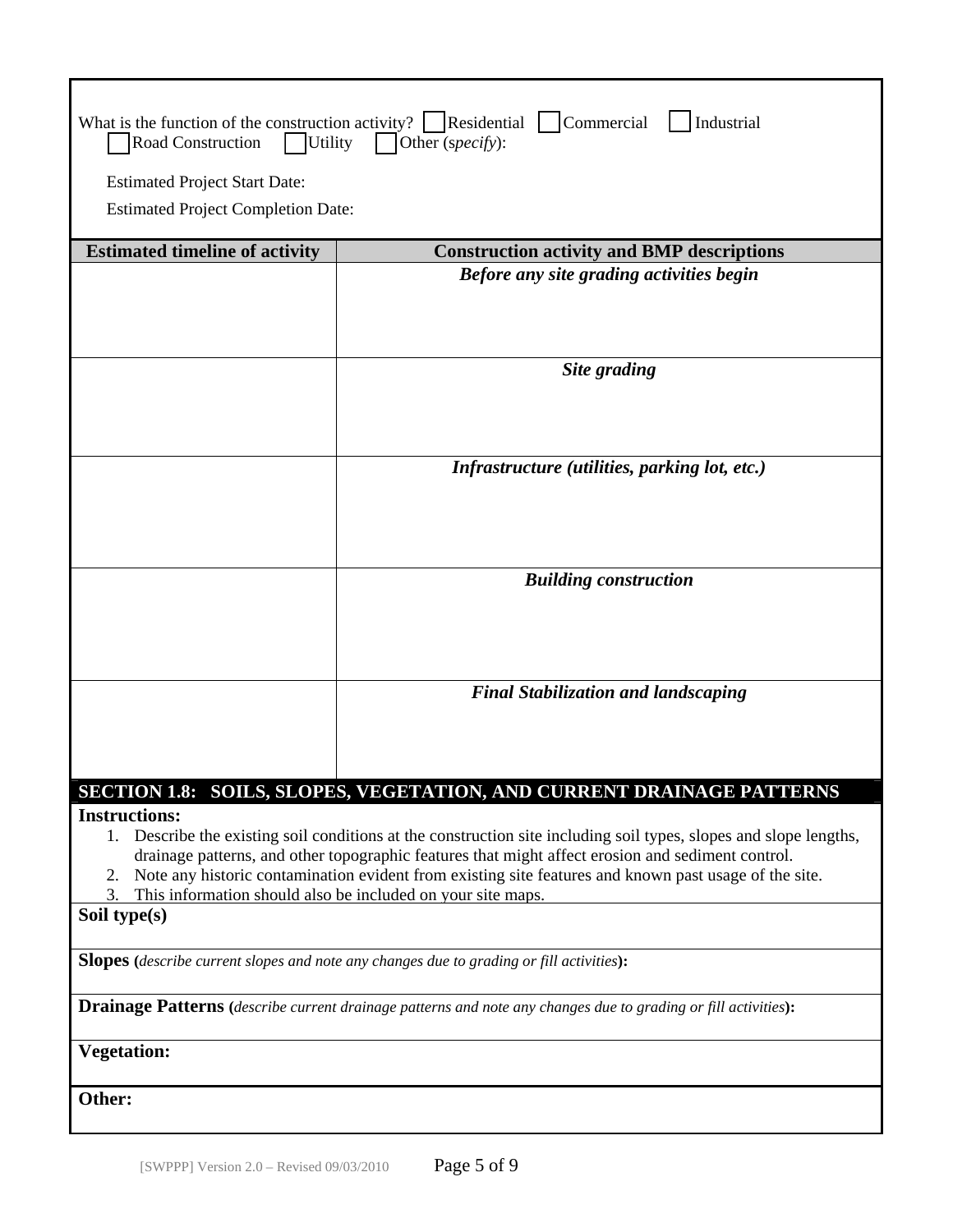## **SECTION 1.9: CONSTRUCTION SITE ESTIMATES**

### **Instructions:**

- 1. Estimate the area to be disturbed by excavation, grading, or other construction activities, including dedicated off-site borrow or fill areas.
- 2. Calculate the percentage of impervious surface area before and after construction.
- 3. Calculate the runoff coefficients before and after construction.

| <b>Total Project Area:</b>                          | acres                          |
|-----------------------------------------------------|--------------------------------|
| Construction site area to be disturbed:             | acres                          |
| Project Phasing?       Yes       No<br>Frequency:   | $\vert$ sq. ft. every<br>acres |
| Percentage impervious area before construction:     | $\frac{0}{0}$                  |
| Runoff coefficient before construction:             |                                |
| Percentage impervious area after construction:      | $\%$                           |
| Runoff coefficient after construction:              |                                |
| <b>SECTION 2: EROSION AND SEDIMENT CONTROL BMPS</b> |                                |

#### **Instructions:**

Describe the BMPs that will be implemented to control pollutants in stormwater discharges. For each major activity identified, do the following:

Clearly describe appropriate control measures.

 Describe the general sequence during the construction process in which the measures will be implemented. Describe the maintenance and inspection procedures that will be used for that specific BMP.

 Include protocols, thresholds, and schedules for cleaning, repairing, or replacing damaged or failing BMPs. Identify staff responsible for maintaining BMPs.

(If your SWPPP is shared by multiple property owners or general contractors, indicate the party responsible for each BMP.)

Categorize each BMP under one of the following 10 areas of BMP activity as described below, and include BMP description, note whether the BMP is permanent or temporary, installation schedule, maintenance and inspection, and responsible staff:

- **2.1 Minimize disturbed area and protect natural features and soil**
- **2.2 Phase Construction Activity**
- **2.3 Control Stormwater flowing onto and through the project**
- **2.4 Stabilize Soils**
- **2.5 Protect Slopes**
- **2.6 Protect Storm Drain Inlets**

**2.7 Establish Perimeter Controls and Sediment Barriers** 

- **2.8 Retain Sediment On-Site and Control Dewatering Practices**
- **2.9 Establish Stabilized Construction Exits**
- **2.10 Any Additional BMPs**

Detailed below  $\Box$  See Attachment (input identifier text, e.g. "2", "A", "B", etc.)

Note the location of each BMP on your site map(s).

For any structural BMPs, you should provide design specifications and details and refer to each of them. Attach them as appendices to the SWPPP or within the text of the SWPPP.

*For more information see: www.epa.gov/npdes/stormwater/swppp*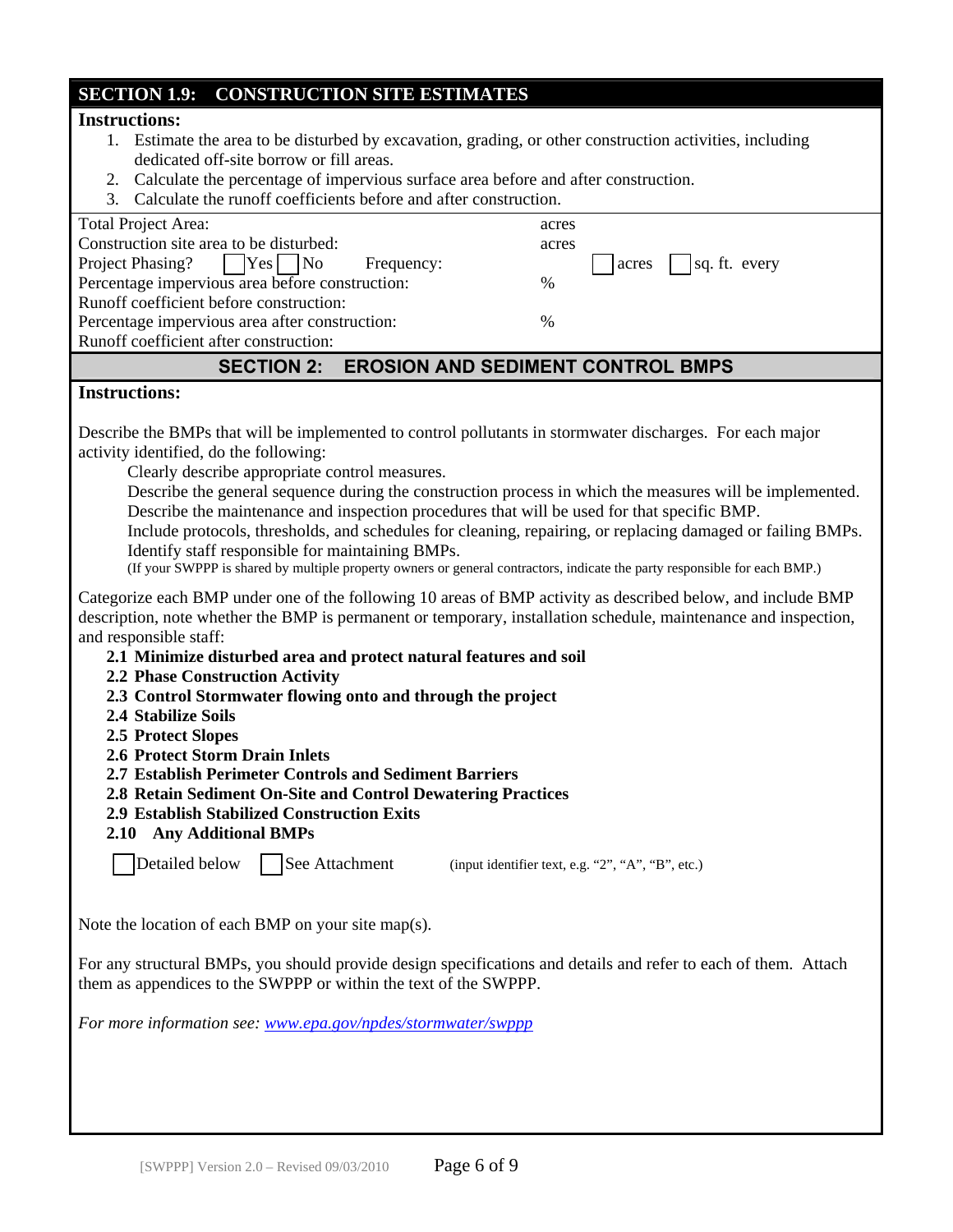## **SECTION 3: GOOD HOUSEKEEPING BMPS**

#### **Instructions:**

Describe the key good housekeeping and pollution prevention measures that will be implemented to control pollutants in stormwater.

Categorize each good housekeeping and pollution prevention BMP under one of the following seven categories, and include BMP description, installation schedule, maintenance and inspection, and responsible staff::

- **3.1 Material Handling and Waste Management**
- **3.2 Establish Proper Building Material Staging Areas**
- **3.3 Designate Washout Areas**
- **3.4 Establish Proper Equipment/Vehicle Fueling and Maintenance Practices**
- **3.5 Allowable Non-Stormwater Discharges and Control Equipment/Vehicle Washing**
- **3.6 Spill Prevention and Control Plan**
- **3.7 Any Additional BMPs**

Detailed below  $\Box$  See Attachment (input identifier text, e.g. "3", "A", "B", etc.)

*For more information or ideas on BMPs, go to http://www.epa.gov/npdes/stormwater/menuofbmps*

### **SECTION 3.1: ALLOWABLE NON-STORMWATER DISCHARGE MANAGEMENT**

### **Instructions:**

Identify all allowable sources of non-stormwater discharges that are not identified. The allowable non-stormwater discharges identified might include:

Discharges or flows from emergency fire-fighting activities

 Uncontaminated ground water infiltration *(infiltration is defined as water other than wastewater that enters a sewer system, including sewer service connections and foundation drains, from the ground through such means as defective pipes, pipe joints, connections, or manholes. Infiltration does not include, and is distinguished from, inflow.)* 

Waters used to wash vehicles where detergents are not used

Uncontaminated pumped ground water

Discharges from potable water sources

Routine external building wash down that does not use detergents

 Pavement wash waters where spills or leaks of toxic or hazardous materials have not occurred (unless all spilled material has been removed) and where detergents are not used

Uncontaminated air conditioning condensate

Uncontaminated ground water or spring water

 Foundation, crawl space pumps or footing drains where flows are not contaminated with process materials such as solvents

Landscape irrigation and lawn watering

Flows from riparian habitats and wetlands

De-chlorinated residential swimming pool discharges

Identify measures used to eliminate or reduce these discharges and the BMPs used to prevent them from becoming contaminated.

List allowable non-stormwater discharges and the measures used to eliminate or reduce them and to prevent them from becoming contaminated.

Detailed below See Attachment (input identifier text, e.g. "3.1", "A", "B", etc.)

*For more information, see SWPPP Examples at: www.epa.gov/npdes/stormwater/swppp*

## **SECTION 4: SELECTING POST-CONSTRUCTION BMPs**

### **Instructions:**

Describe all post-construction stormwater management measures that will be installed during the construction process to control pollutants in stormwater discharges **after construction operations have been completed**.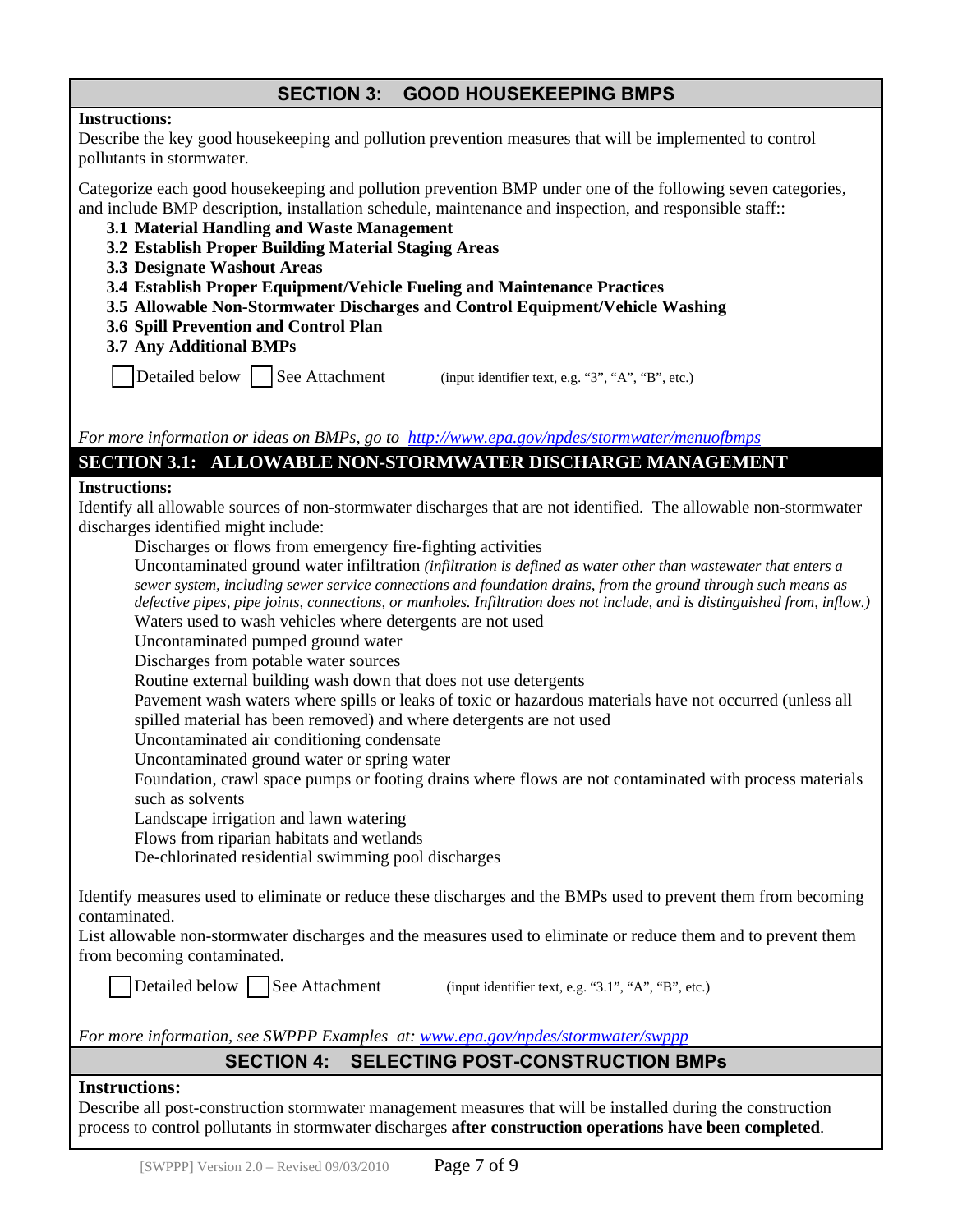Examples of post-construction BMPs include the following:

- Biofilters
- Detention/retention devices
- Earth dikes, drainage swales, and lined ditches
- Infiltration basin or trench
- Porous pavements
- Other proprietary permanent structural BMPs
- Outlet protection/velocity dissipation devices
- Slope protection
- Vegetated strips and/or grassed swales
- Rain gardens (bioretention) /bioswales
- Environmental Site Design (ESD) strategies such as; stream buffers, permeable paving, bioretention, vegetative filter strips, riparian/forested buffer, Low-Impact Development (LID) and other Green Designs, etc.

Detailed below  $\parallel$  See Attachment (input identifier text, e.g. "4", "A", "B", etc.)

Include when describing each of the post-construction measures the BMP description, installation schedule, maintenance and inspection, and responsible staff.

For design, construction and maintenance standards please refer to the *Clay County Land Development Code, Erosion and Sediment Control Regulations, Section 151-8.19(3).* 

For any structural BMPs, you should have design specifications and details and refer to them. Attach them as appendices to the SWPPP or within the text of the SWPPP.

*For more information, visit the post-construction section at www.epa.gov/npdes/menuofbmps or www.dnr.gov/env/wpp*

## **SECTION 5: INSPECTIONS AND RECORDKEEPING**

#### **Instructions:**

List a licensed professional\*, who has primary responsibility for ensuring compliance with the SWPPP during construction.

*\*Either a Licensed State of Missouri Professional Engineer, Landscape Architect or Qualified Erosion Control Specialist as defined in the Clay County Erosion and Sediment Control Regulations. (Attach Licensing or Certification)* 

Detailed below See Attachment (input identifier text, e.g. "5", "A", "B", etc.)

- 1. Documentation of inspections and maintenance of erosion and sediment control structures.
	- a. Site inspected weekly and within 24 hours of the end of a storm with rain >0.5".
	- b. Deficiencies corrected within 3 calendar days.
	- c. Describe storm frequency and intensity.
	- d. Beginning date of grading activities, dates construction is temporarily or permanently ceased
	- e. Dates stabilization measures have been initiated.
	- f. May use the *Clay County Erosion and Sediment Control Inspection Form and Log* forms. (If not using these forms, attach forms that will be used for inspections and corrections).
- 2. Document –A record of amendments or updates to the SWPPP, these will include the addition of new BMPs, replacement of failed BMPs, changes in the activities or their timing on the project, changes of personnel, changes to the inspection and maintenance procedures, updates to site maps, and so on. May use the *Stormwater Pollution Prevention Plan, Record of Amendments* form (If not using this form, attach form that will be used).
- 3. All documentation should be copied to Clay County Planning and Zoning Dept.
- 4. A copy of the most current SWPPP shall be kept at the construction site until the Land Disturbance Permit (LD) is closed. *See Clay County Land Development Code, Erosion and Sediment Control Regulations, Section 151-8.19.*